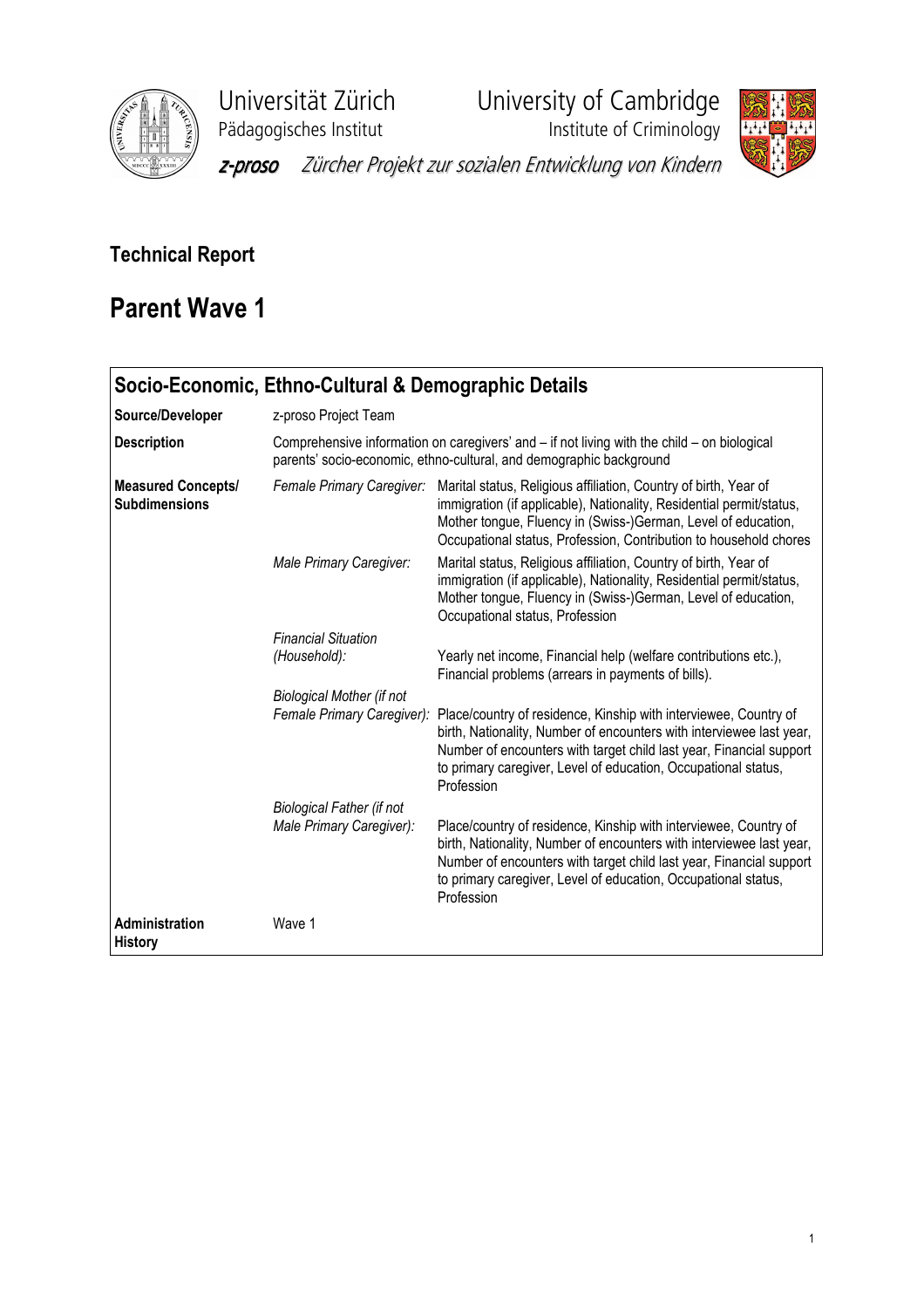| <b>Household Screen</b>                           |                                                                                                                   |                                                                                                                                                                       |  |  |  |  |  |
|---------------------------------------------------|-------------------------------------------------------------------------------------------------------------------|-----------------------------------------------------------------------------------------------------------------------------------------------------------------------|--|--|--|--|--|
| Source/Developer                                  | z-proso Project Team                                                                                              |                                                                                                                                                                       |  |  |  |  |  |
| <b>Description</b>                                | Overview on the household composition and on kinships among its members. Basic<br>demographic<br>characteristics. |                                                                                                                                                                       |  |  |  |  |  |
| <b>Measured Concepts/</b><br><b>Subdimensions</b> |                                                                                                                   | Target child characteristics: Gender, Date of birth, Kinship with caregiver/interviewee, Country<br>of birth, Nationality, Language spoken with caregiver/interviewee |  |  |  |  |  |
|                                                   | Other children in<br>household (up to 6):<br>with                                                                 | First name, Gender, Year of birth, Kinship with target child, Kinship<br>caregiver/interviewee                                                                        |  |  |  |  |  |
|                                                   | Siblings of target child<br>outside the household:                                                                | Gender, Year of birth, Kinship with target child                                                                                                                      |  |  |  |  |  |
|                                                   | Female and male<br>primary caregiver:                                                                             | First name, Gender, Year of birth, Kinship with target child, Kinship<br>with caregiver/interviewee (if applicable)                                                   |  |  |  |  |  |
|                                                   | Other adults in<br>household (up to 5):                                                                           | First name, Gender, Year of birth, Kinship with target child, Kinship<br>with<br>caregiver/interviewee                                                                |  |  |  |  |  |
| Administration<br><b>History</b>                  | Wave 1                                                                                                            |                                                                                                                                                                       |  |  |  |  |  |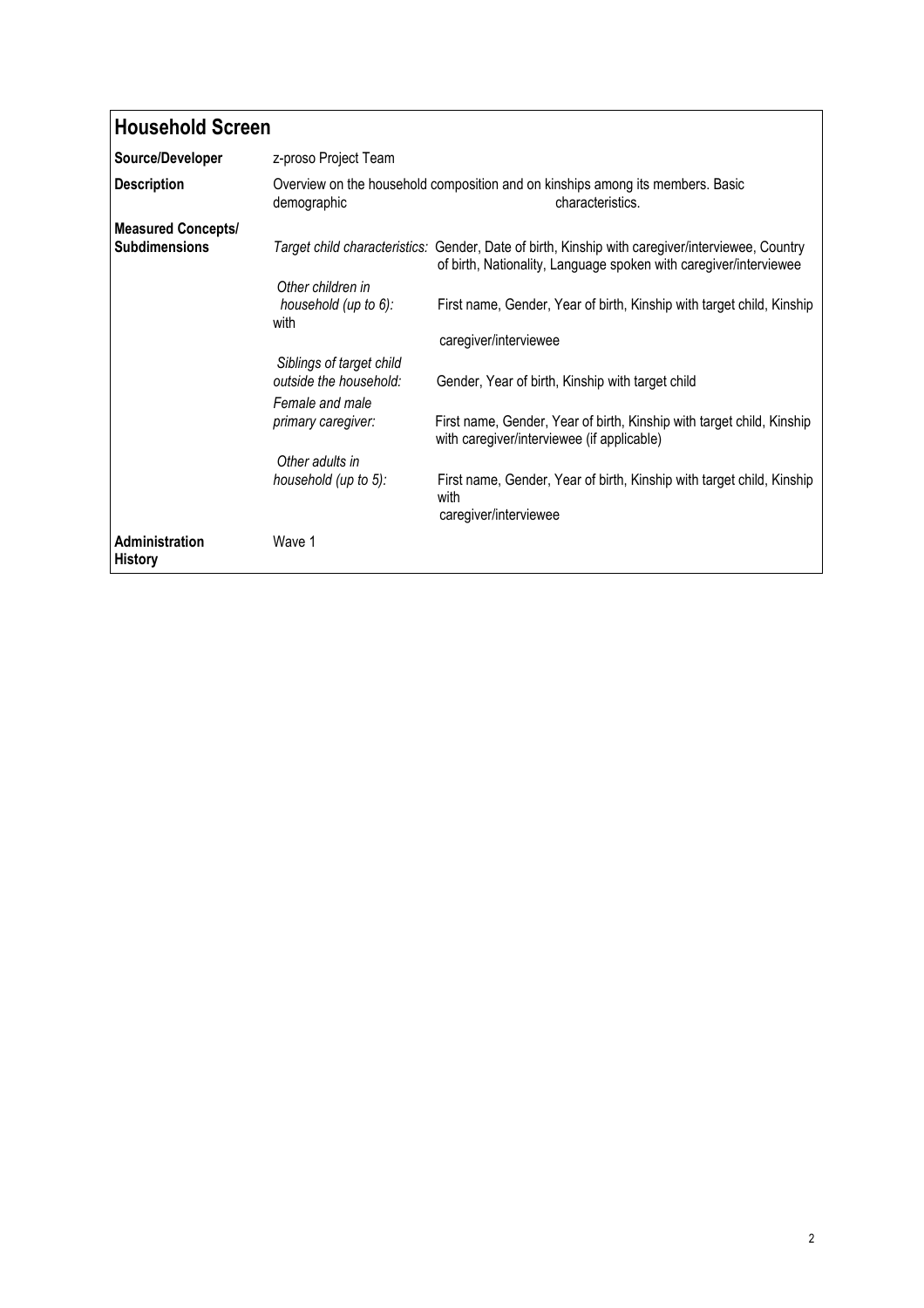## SELECTED INDICATORS

| <b>Frequencies</b><br>Gender of the       | <b>Gender of the Target Child</b>                                              |                                                   |                                      |                                          |                                                                           |                                                         |
|-------------------------------------------|--------------------------------------------------------------------------------|---------------------------------------------------|--------------------------------------|------------------------------------------|---------------------------------------------------------------------------|---------------------------------------------------------|
| <b>Target Child</b>                       | Variable                                                                       | <b>Target Child</b>                               |                                      |                                          |                                                                           |                                                         |
|                                           | N (% of total valid cases<br>at parent interview 1)                            | 1240 (100%)                                       |                                      |                                          |                                                                           |                                                         |
|                                           | Gender<br>Male<br>Female                                                       | 644 (51.9%)<br>596 (48.1%)                        |                                      |                                          |                                                                           |                                                         |
| <b>Frequencies</b><br><b>Primary</b>      | Primary Caregivers' Kinship with the Target Child                              |                                                   |                                      |                                          |                                                                           |                                                         |
| Caregivers'<br>Kinship with<br>the Target | Variable<br>N (% of total valid cases at                                       | Female<br><b>Primary Caregiver</b><br>1224 (100%) | 1032 (100%)                          | <b>Male</b><br><b>Primary Caregiver</b>  |                                                                           |                                                         |
| <b>Child</b>                              | parent interview 1)<br>Kinship<br><b>Biological mother/father</b>              | 1212 (99.0%)                                      | 971 (94.1%)                          |                                          |                                                                           |                                                         |
|                                           | Step-mother/- father or<br>Mother's/father's partner<br>Adoptive mother/father | $2(0.2\%)$<br>$3(0.2\%)$                          | 46 (4.4%)<br>$2(0.2\%)$              |                                          |                                                                           |                                                         |
|                                           | <b>Foster mother/father</b><br><b>Biological sister</b><br><b>Other</b>        | $4(0.3\%)$<br>$1(0.1\%)$                          | 6(0.6%)                              |                                          |                                                                           |                                                         |
|                                           | No answer, answer refused                                                      | $2(0.2\%)$                                        | $1(0.1\%)$<br>6(0.6%)                |                                          |                                                                           |                                                         |
| <b>Frequencies</b><br><b>Country of</b>   | <b>Country of Birth</b>                                                        |                                                   |                                      |                                          |                                                                           |                                                         |
| <b>Birth</b>                              | Variable                                                                       | <b>Target Child</b>                               | Female<br>Primary<br>Caregiver       | <b>Male</b><br>Primary<br>Caregiver      | <b>Biological Mother</b><br>(not living with<br>the child or<br>deceased) | <b>Biological</b><br>(not living<br>the chile<br>deceas |
|                                           | N (% of total valid cases at<br>parent interview 1)                            | 1240 (100%)                                       | 1221 (99.7%)                         | 1026 (99.4%)                             | 21 (100%)                                                                 | 256 (100%)                                              |
|                                           | <b>Country of Birth</b><br><b>Switzerland</b>                                  | 1109 (89.4%)                                      | 517 (42.3%)                          | 418 (40.7%)                              | 11 (52.4%)                                                                | 111 (43.2%)                                             |
|                                           | Serbia-Montenegro<br>Bosnia-Herzegovina<br>Croatia                             | 12 (1.0%)<br>$2(0.2\%)$                           | 114 (9.3%)<br>36 (2.9%)<br>11 (0.9%) | 107 (10.4%)<br>37 (3.6%)<br>10 (1.0%)    |                                                                           | 9(3.5%)<br>$3(1.2\%)$<br>$2(0.8\%)$                     |
|                                           | Macedonia<br><b>Italy</b>                                                      | $4(0.3\%)$                                        | 19 (1.6%)<br>29 (2.4%)               | 16 (1.6%)<br>39 (3.8%)                   | $1(4.8\%)$                                                                | $2(0.8\%)$<br>$8(3.1\%)$                                |
|                                           | Sri Lanka<br>Turkey<br><b>Portugal</b>                                         | $2(0.2\%)$<br>6(0.5%)<br>13 (1.0%)                | 50 (4.1%)<br>47 (3.8%)<br>59 (4.8%)  | 50 (4.9%)<br>51 (5.0%)<br>55 (5.4%)      | $1(4.8\%)$                                                                | $2(0.8\%)$<br>$9(3.5\%)$<br>$5(1.9\%)$                  |
|                                           | Spain<br>Germany<br>EU15/EFTA                                                  | 26 (2.1%)<br>14 (1.1%)                            | 20 (1.6%)<br>69 (5.7%)<br>42 (3.4%)  | 19 (1.9%)<br>43 (4.2%)<br>41 (4.0%)      | 2(9.5%)                                                                   | 4 (1.6%)<br>7(2.7%)<br>$8(3.1\%)$                       |
|                                           | Southern Europe (new EU)<br>Southern Europe (non-EU)<br>North Africa           | $2(0.2\%)$<br>$1(0.1\%)$<br>$1(0.1\%)$            | 15 (1.2%)<br>9(0.7%)<br>15 (1.2%)    | $8(0.8\%)$<br>4 (0.4%)<br>13 (1.3%)      |                                                                           | $3(1.2\%)$<br>$3(1.2\%)$<br>$10(3.9\%)$                 |
|                                           | <b>Black Africa</b><br><b>Near East</b><br><b>Middle/Far East</b>              | $5(0.4\%)$<br>$2(0.2\%)$<br>12 (1.0%)             | 29 (2.4%)<br>14 (1.1%)<br>59 (4.8%)  | 26 (2.5%)<br>23 (2.2%)<br>29 (2.8%)      | $1(4.8\%)$<br>3(14.3%)                                                    | 14 (5.4%)<br>$3(1.2\%)$<br>11 (4.3%)                    |
|                                           | USA, CAN, NZ, AUS<br><b>Brazil</b><br>Latin America                            | 13 (1.0%)<br>$5(0.4\%)$<br>$11(0.9\%)$            | $7(0.6\%)$<br>19 (1.6%)<br>40 (3.3%) | $10(1.0\%)$<br>$5(0.5\%)$<br>$21(2.0\%)$ | 2(9.5%)                                                                   | 7 (2.7%)<br>6(2.3%)<br>25 (9.7%)                        |
|                                           | Does not apply<br>Don't know/Can't remember                                    |                                                   | $1(0.1\%)$                           | $1(0.1\%)$                               |                                                                           | $5(1.9\%)$                                              |

-

Biological Father (not living with the child or deceased)

111 (43.2%) 9 (3.5%) 3 (1.2%)  $2(0.8\%)$  $2(0.8\%)$ 8 (3.1%) 2 (0.8%)  $9(3.5%)$ 5 (1.9%) 4 (1.6%) 7 (2.7%) 8 (3.1%) 3 (1.2%) 3 (1.2%) 10 (3.9%) 14 (5.4%) 3 (1.2%) 11 (4.3%) 7 (2.7%) 6 (2.3%)  $25 (9.7%)$ - 5 (1.9%)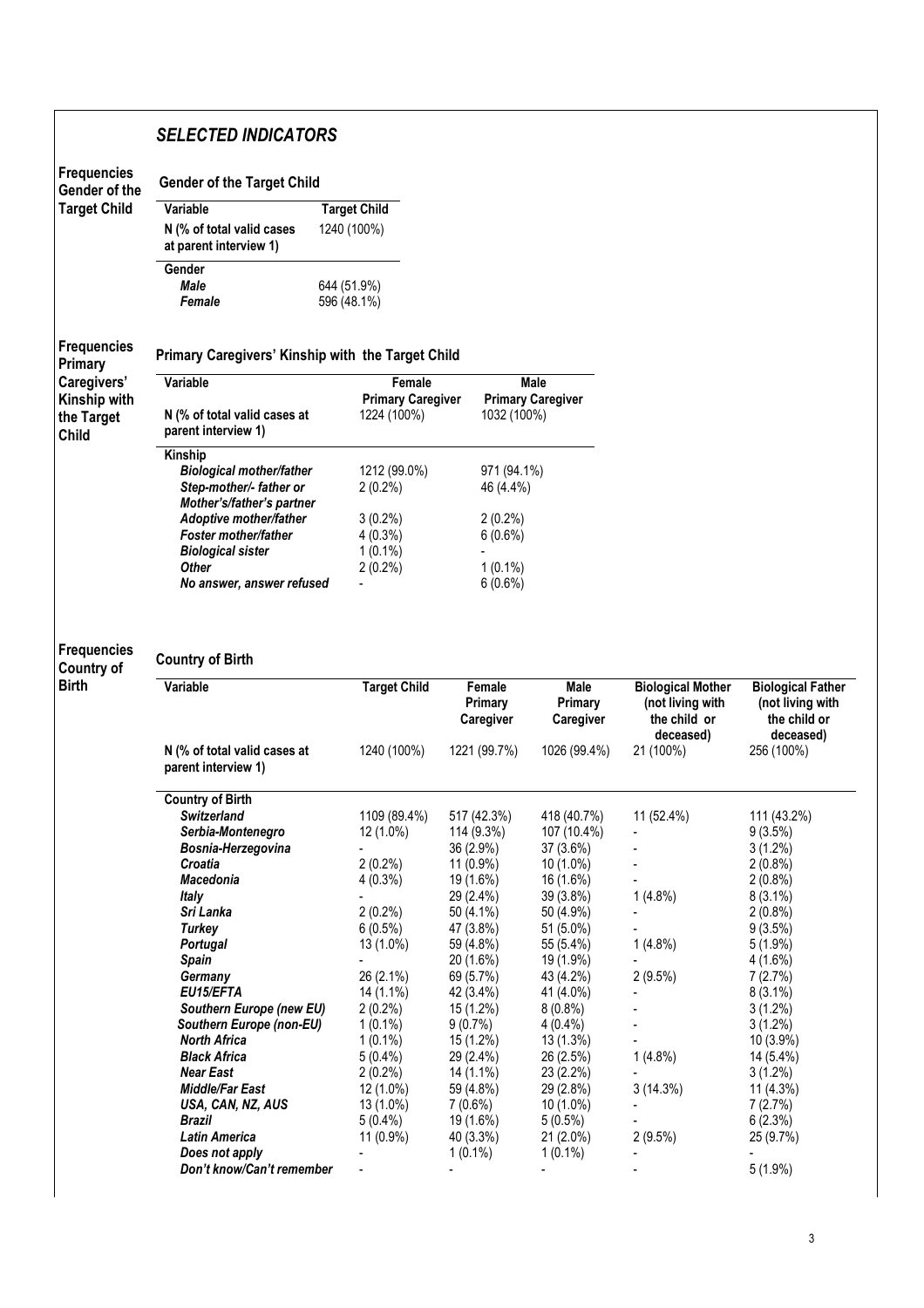| <b>Frequencies</b><br><b>Year of Birth</b> | <b>Year of Birth</b>                                                                                                                                                                                                                                                                                                                                                                                                                                                      |                                                                                                                                                                                                                                                                                                                  |                                                                                                                                                                                                                                                                                                                |                                                                                                                                                                                                                                                                                                                      |                                                                                                                                |                                                                                                                                                                                                                                                                                                 |  |  |  |
|--------------------------------------------|---------------------------------------------------------------------------------------------------------------------------------------------------------------------------------------------------------------------------------------------------------------------------------------------------------------------------------------------------------------------------------------------------------------------------------------------------------------------------|------------------------------------------------------------------------------------------------------------------------------------------------------------------------------------------------------------------------------------------------------------------------------------------------------------------|----------------------------------------------------------------------------------------------------------------------------------------------------------------------------------------------------------------------------------------------------------------------------------------------------------------|----------------------------------------------------------------------------------------------------------------------------------------------------------------------------------------------------------------------------------------------------------------------------------------------------------------------|--------------------------------------------------------------------------------------------------------------------------------|-------------------------------------------------------------------------------------------------------------------------------------------------------------------------------------------------------------------------------------------------------------------------------------------------|--|--|--|
|                                            | Variable                                                                                                                                                                                                                                                                                                                                                                                                                                                                  | <b>Target Child</b>                                                                                                                                                                                                                                                                                              | Female<br>Primary<br>Caregiver                                                                                                                                                                                                                                                                                 | Male<br>Primary<br>Caregiver                                                                                                                                                                                                                                                                                         | <b>Biological Mother</b><br>(not living with<br>the child or<br>deceased)                                                      | <b>Biological Father</b><br>(not living with<br>the child or<br>deceased)                                                                                                                                                                                                                       |  |  |  |
|                                            | N (% of total valid cases at<br>parent interview 1)                                                                                                                                                                                                                                                                                                                                                                                                                       | 1240 (100%)                                                                                                                                                                                                                                                                                                      | 1219 (99.6%)                                                                                                                                                                                                                                                                                                   | 1031 (99.9%)                                                                                                                                                                                                                                                                                                         | 20 (95.2 %)                                                                                                                    | 238 (93%)                                                                                                                                                                                                                                                                                       |  |  |  |
|                                            | Year of Birth<br><b>Mean</b><br>S.d.<br>Min.<br>Max.                                                                                                                                                                                                                                                                                                                                                                                                                      | October/1997<br>4.5 (in months)<br>June/1996<br>February/1999                                                                                                                                                                                                                                                    | 1967<br>5.4 (in years)<br>1951<br>1981                                                                                                                                                                                                                                                                         | 1964<br>6.4 (in years)<br>1931<br>1983                                                                                                                                                                                                                                                                               | 1968<br>6.0 (in years)<br>1952<br>1978                                                                                         | 1964<br>7.9 (in years)<br>1936<br>1979                                                                                                                                                                                                                                                          |  |  |  |
| <b>Frequencies</b><br><b>Nationality</b>   | <b>Nationality</b>                                                                                                                                                                                                                                                                                                                                                                                                                                                        |                                                                                                                                                                                                                                                                                                                  |                                                                                                                                                                                                                                                                                                                |                                                                                                                                                                                                                                                                                                                      |                                                                                                                                |                                                                                                                                                                                                                                                                                                 |  |  |  |
|                                            | Variable                                                                                                                                                                                                                                                                                                                                                                                                                                                                  | <b>Target Child</b>                                                                                                                                                                                                                                                                                              | Female<br>Primary<br>Caregiver                                                                                                                                                                                                                                                                                 | Male<br>Primary<br>Caregiver                                                                                                                                                                                                                                                                                         | <b>Biological Mother</b><br>(not living with<br>the child or<br>deceased)                                                      | <b>Biological Father</b><br>(not living with<br>the child or<br>deceased)                                                                                                                                                                                                                       |  |  |  |
|                                            | N (% of total valid cases at<br>parent interview 1)                                                                                                                                                                                                                                                                                                                                                                                                                       | 1238 (99.8%)                                                                                                                                                                                                                                                                                                     | 1216 (99.3%)                                                                                                                                                                                                                                                                                                   | 1022 (99.0%)                                                                                                                                                                                                                                                                                                         | 17 (80.9%)                                                                                                                     | 240(93.8%)                                                                                                                                                                                                                                                                                      |  |  |  |
|                                            | <b>Nationality</b><br><b>Switzerland</b><br>Serbia-Montenegro<br>Bosnia-Herzegovina<br>Croatia<br><b>Macedonia</b><br><b>Italy</b><br>Sri Lanka<br>Turkey<br><b>Portugal</b><br><b>Spain</b><br>Germany<br>EU15/EFTA<br>Southern Europe (new EU)<br>Southern Europe (non-EU)<br><b>North Africa</b><br><b>Black Africa</b><br><b>Near East</b><br>Middle/Far East<br>USA, CAN, NZ, AUS<br><b>Brazil</b><br>Latin America<br><b>Stateless</b><br>No answer/ Answer Refused | 475(38.4%)<br>108 (8.7%)<br>24 (1.9%)<br>21 (1.7%)<br>18 (1.5%)<br>109 (8.8%)<br>43 (3.5%)<br>50 (4.0%)<br>62 (5.0%)<br>$30(2.4\%)$<br>74 (6.0%)<br>57 (4.6%)<br>10 (0.8%)<br>$6(0.5\%)$<br>$11(0.9\%)$<br>21 (1.7%)<br>19 (1.5%)<br>33(2.7%)<br>19 (1.5%)<br>14 (1.1%)<br>28 (2.3%)<br>$4(0.3\%)$<br>$2(0.2\%)$ | 452 (37.2%)<br>113 (9.3%)<br>26 (2.1%)<br>22 (1.8%)<br>19 (1.6%)<br>90 (7.4%)<br>45 (3.7%)<br>50 (4.1%)<br>60 (4.9%)<br>26 (2.1%)<br>75 (6.2%)<br>52 (4.3%)<br>12 (1.0%)<br>10 (0.8%)<br>15 (1.2%)<br>24 (2.0%)<br>14 (1.2%)<br>41 (3.4%)<br>$10(0.8\%)$<br>17 (1.4%)<br>39 (3.2%)<br>$2(0.2\%)$<br>$2(0.2\%)$ | 387 (37.9%)<br>108 (10.6%)<br>22 (2.2%)<br>19 (1.9%)<br>19 (1.9%)<br>80 (7.8%)<br>46 (4.5%)<br>52 (5.1%)<br>57 (5.6%)<br>23 (2.3%)<br>45 (4.4%)<br>46 (4.5%)<br>$10(1.0\%)$<br>$4(0.4\%)$<br>12 (1.2%)<br>19 (1.9%)<br>18 (1.8%)<br>$21(2.1\%)$<br>$11(1.1\%)$<br>$4(0.4\%)$<br>17(1.7%)<br>$1(0.1\%)$<br>$1(0.1\%)$ | 7 (41.2%)<br>$1(5.9\%)$<br>$1(5.9\%)$<br>$1(5.9\%)$<br>$1(5.9\%)$<br>$\overline{a}$<br>÷<br>$1(5.9\%)$<br>3(17.6%)<br>2(11.8%) | 99 (41.3%)<br>8(3.3%)<br>$2(0.8\%)$<br>$2(0.8\%)$<br>3(1.3%)<br>18 (7.5%)<br>$1(0.4\%)$<br>9(3.8%)<br>$5(2.1\%)$<br>6(2.5%)<br>$8(3.3\%)$<br>10 (4.2%)<br>$3(1.3\%)$<br>$1(0.4\%)$<br>7 (2.9%)<br>10 (4.2%)<br>$3(1.3\%)$<br>10 (4.2%)<br>7(2.9%)<br>$5(2.1\%)$<br>23 (9.6 %)<br>$\overline{a}$ |  |  |  |

Note: When the person had two non-Swiss nationalities, priority has been given to the first one mentioned. When the person had one Swiss and one non-Swiss nationality, priority has been given to the non-Swiss nationality.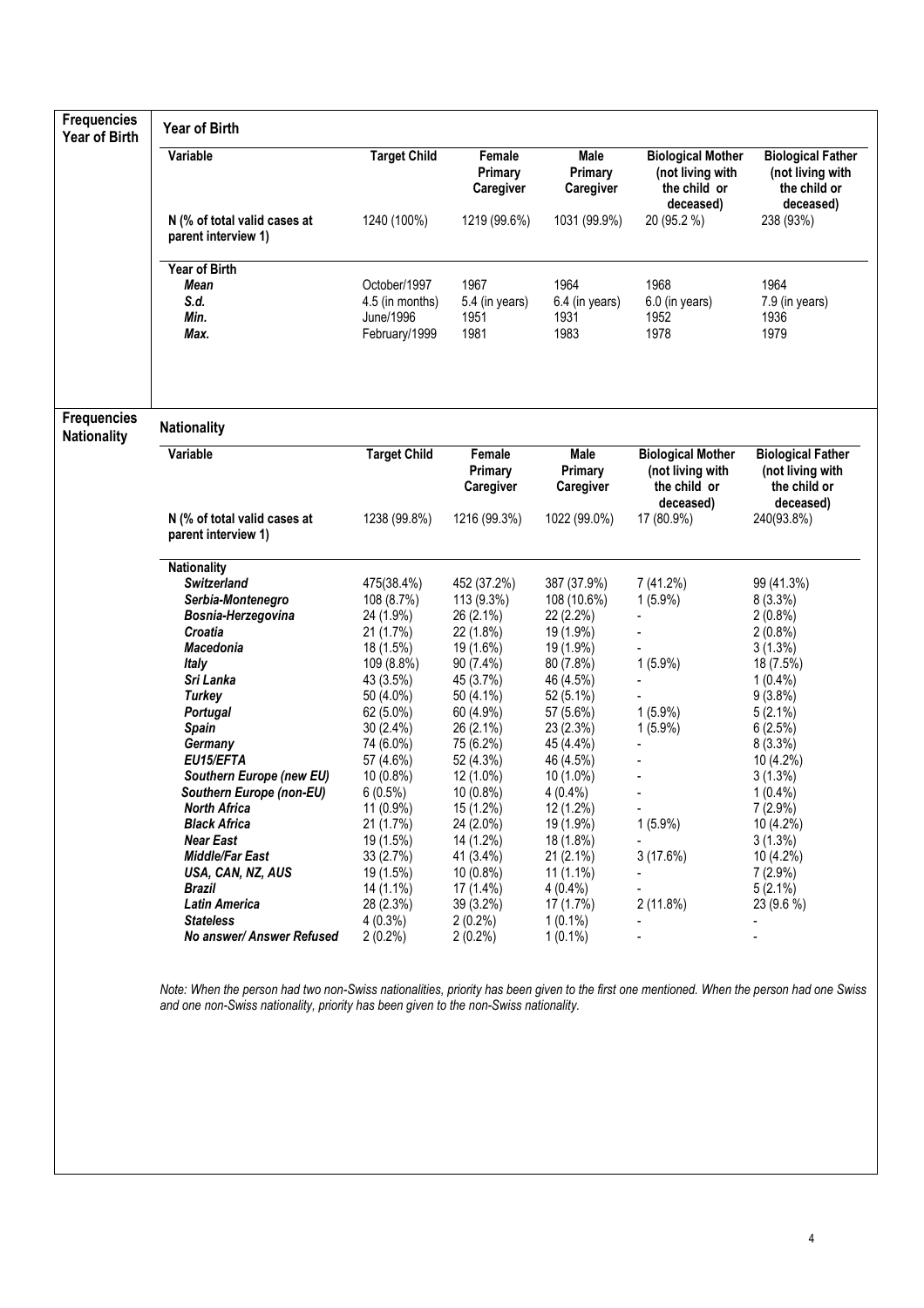| <b>Frequencies</b><br>Place of | <b>Place of Residence</b>                                       |                      |                                |                              |                                                                           |                                                                           |
|--------------------------------|-----------------------------------------------------------------|----------------------|--------------------------------|------------------------------|---------------------------------------------------------------------------|---------------------------------------------------------------------------|
| <b>Residence</b>               | Variable                                                        | <b>Target Child</b>  | Female<br>Primary<br>Caregiver | Male<br>Primary<br>Caregiver | <b>Biological Mother</b><br>(not living with<br>the child or<br>deceased) | <b>Biological Father</b><br>(not living with<br>the child or<br>deceased) |
|                                | N (% of total valid cases at<br>parent interview 1)             | 1240 (100%)          | 1224 (100%)                    | 1032 (100%)                  | 21 (100%)                                                                 | 256 (100%)                                                                |
|                                | <b>Place of Residence</b>                                       |                      |                                |                              |                                                                           |                                                                           |
|                                | Zurich                                                          | 1238 (99.8%)         | 1223 (99.9%)                   | 1030 (99.8%)                 | $8(38.1\%)$                                                               | 102 (39.8%)                                                               |
|                                | <b>Other Swiss</b><br><b>Outside Switzerland</b>                | $2(0.2\%)$           | $1(0.1\%)$                     | $2(0.2\%)$                   | 6(28.6%)                                                                  | 33 (12.9%)                                                                |
|                                |                                                                 |                      |                                |                              |                                                                           |                                                                           |
|                                | Latin America                                                   |                      |                                |                              |                                                                           | 10 (3.9%)                                                                 |
|                                | Black Africa                                                    |                      |                                |                              | $1(4.8\%)$                                                                | $1(0.4\%)$                                                                |
|                                | Germany                                                         |                      |                                |                              |                                                                           | 6(2.3%)                                                                   |
|                                | Brazil                                                          |                      |                                |                              |                                                                           | $3(1.2\%)$                                                                |
|                                | Italy                                                           |                      |                                |                              |                                                                           | $2(0.8\%)$                                                                |
|                                | <b>Spain</b>                                                    |                      |                                |                              |                                                                           | $2(0.8\%)$                                                                |
|                                | Croatia                                                         |                      |                                |                              |                                                                           | $1(0.4\%)$                                                                |
|                                | <b>Macedonia</b>                                                |                      |                                |                              |                                                                           | $1(0.4\%)$                                                                |
|                                | Sri Lanka                                                       |                      |                                |                              |                                                                           | $1(0.4\%)$                                                                |
|                                | EU15/EFTA                                                       |                      |                                |                              |                                                                           | $1(0.4\%)$                                                                |
|                                | <b>North Africa</b>                                             |                      |                                |                              |                                                                           | $1(0.4\%)$                                                                |
|                                | Middle/Far-East                                                 |                      |                                |                              | 1(4.8%)                                                                   | $1(0.4\%)$                                                                |
|                                | USA, CAN, NZ, AUS                                               |                      |                                |                              |                                                                           | $1(0.4\%)$                                                                |
|                                | unknown                                                         |                      |                                |                              | $1(4.8\%)$                                                                | $1(0.4\%)$                                                                |
|                                | Deceased                                                        |                      |                                |                              | 4 (19.0%)                                                                 | $3(1.2\%)$                                                                |
|                                | <b>Unknown</b>                                                  |                      |                                |                              |                                                                           | 86 (33.6%)                                                                |
| <b>Frequencies</b>             | Language Spoken at Home and Mother Tongue of Female and Male PC |                      |                                |                              |                                                                           |                                                                           |
| Language                       |                                                                 |                      |                                |                              |                                                                           |                                                                           |
| Spoken at                      | Variable                                                        | <b>Target Child:</b> | Female PC:                     | Male PC:                     |                                                                           |                                                                           |
| Home and                       |                                                                 | Language             | Mother                         | Mother                       |                                                                           |                                                                           |
| <b>Mother</b>                  |                                                                 | Spoken at            | Tongue                         | <b>Tongue</b>                |                                                                           |                                                                           |
| Tongue of                      |                                                                 | Home with IP         |                                |                              |                                                                           |                                                                           |
| Female and<br>Male PC          | N (% of total valid cases at parent<br>interview 1)<br>Language | 1240 (100%)          | 1220((99.7%)                   | 1024(99.2%)                  |                                                                           |                                                                           |
|                                | <b>Swiss German</b>                                             | 624 (50.2%)          | 458 (37.5%)                    | 384 (37.5%)                  |                                                                           |                                                                           |
|                                | German                                                          | 73 (5.9%)            | 85 (7.0%)                      | 52 (5.1%)                    |                                                                           |                                                                           |
|                                | Albanian                                                        | 76 (6.1%)            | 77 (6.3%)                      | 80 (7.8%)                    |                                                                           |                                                                           |
|                                | Bosnian, Croatian,                                              | 86 (6.9%)            | 104 (8.5%)                     | $91(8.9\%)$                  |                                                                           |                                                                           |
|                                | Montenegro, Serbian                                             |                      |                                |                              |                                                                           |                                                                           |
|                                | Portuguese                                                      | 75 (6.0%)            | 77 (6.3%)                      | 60 (5.9%)                    |                                                                           |                                                                           |
|                                | <b>Italian</b>                                                  | 37 (3.0%)            | 67 (5.5%)                      | 65 (6.3%)                    |                                                                           |                                                                           |
|                                | <b>Spanish</b>                                                  | 51 (4.1%)            | 69 (5.7%)                      | 35(3.4%)                     |                                                                           |                                                                           |
|                                | <b>Turkish</b>                                                  | 43 (3.5%)            | 44 (3.6%)                      | 43 (4.2%)                    |                                                                           |                                                                           |
|                                | <b>Tamil</b>                                                    | 48 (3.9%)            | 47 (3.9%)                      | 49 (4.8%)                    |                                                                           |                                                                           |
|                                | <b>English</b>                                                  | 18 (1.4%)            | 22 (1.8%)                      | 27 (2.6%)                    |                                                                           |                                                                           |
|                                | French                                                          | 12 (1.0%)            | 15 (1.2%)                      | $8(0.8\%)$                   |                                                                           |                                                                           |
|                                | Other EU15/EFTA languages                                       | 28 (2.3%)            | 17 (1.4%)                      | 22 (2.1%)                    |                                                                           |                                                                           |
|                                | Southern Europe (new EU)                                        | 8(0.6%)              | 17 (1.4%)                      | $8(0.8\%)$                   |                                                                           |                                                                           |
|                                | Southern Europe (non-EU)                                        | $7(0.6\%)$           | $11(0.9\%)$                    | 6(0.6%)                      |                                                                           |                                                                           |
|                                | <b>Kurdish</b>                                                  | $2(0.2\%)$           | $5(0.4\%)$                     | $8(0.8\%)$                   |                                                                           |                                                                           |
|                                | Roma/Sinti                                                      | $2(0.2\%)$           | $2(0.2\%)$                     | $2(0.2\%)$                   |                                                                           |                                                                           |
|                                | Hebrew                                                          |                      | $1(0.1\%)$                     |                              |                                                                           |                                                                           |
|                                | Arabian/Farsi                                                   | 10 (0.8%)            | 30 (2.5%)                      | 39 (3.8%)                    |                                                                           |                                                                           |
|                                | <b>Black African language</b>                                   | 15 (1.2%)            | 17 (1.4%)                      | 13 (1.3%)                    |                                                                           |                                                                           |
|                                | Middle/Far-Eastern                                              | 25 (2.0%)            | 53 (4.3%)                      | 23 (2.2%)                    |                                                                           |                                                                           |
|                                | languages (except Tamil)                                        |                      |                                |                              |                                                                           |                                                                           |
|                                | Does not apply                                                  |                      | $2(0.2\%)$                     | $1(0.1\%)$                   |                                                                           |                                                                           |
|                                | No answer/answer refused                                        |                      |                                | $8(0.8\%)$                   |                                                                           |                                                                           |
|                                |                                                                 |                      |                                |                              |                                                                           |                                                                           |
|                                |                                                                 |                      |                                |                              |                                                                           |                                                                           |
|                                |                                                                 |                      |                                |                              |                                                                           |                                                                           |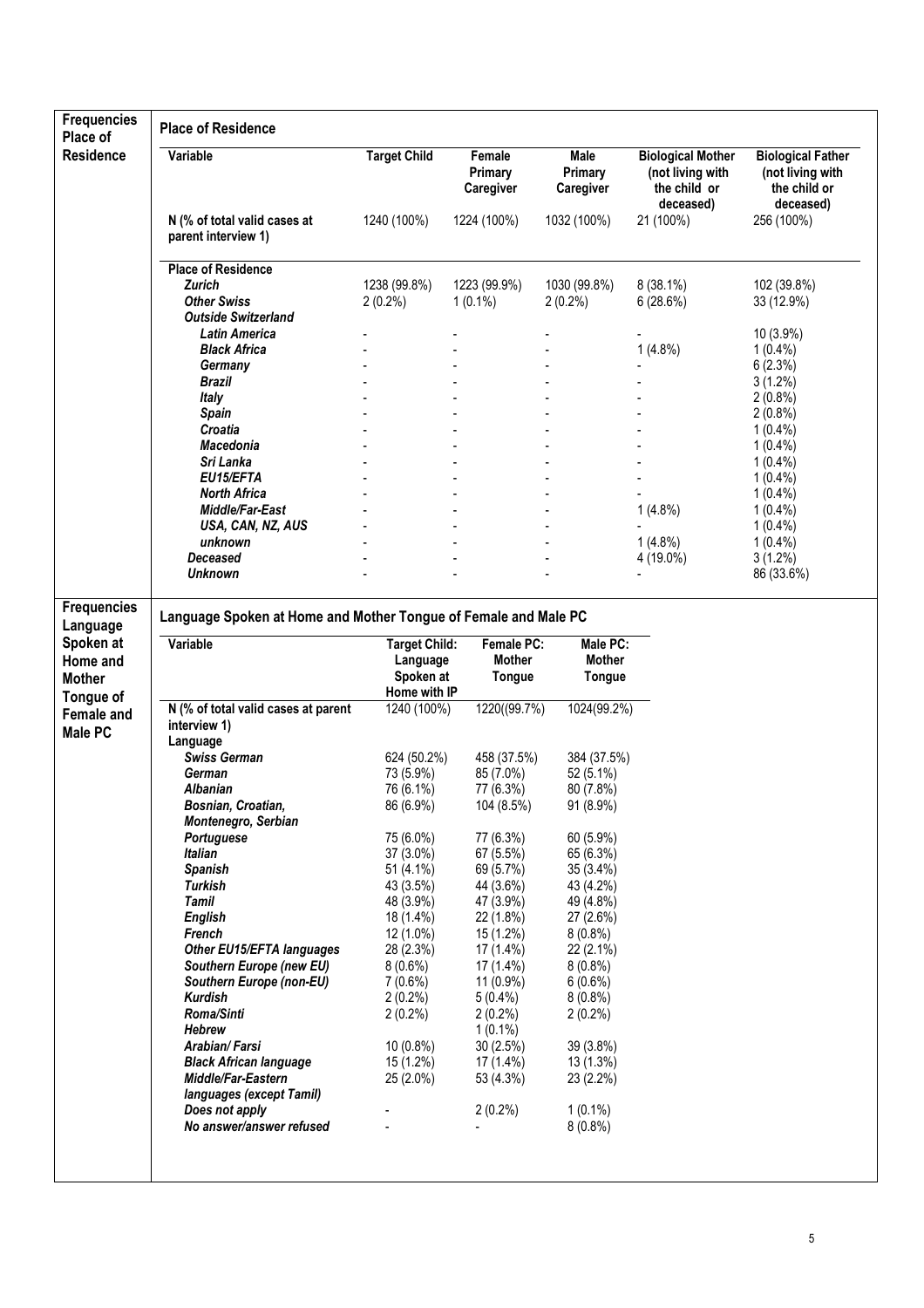| <b>Residential</b>                                | <b>Residential Status and Year of Immigration</b>                                                            |                                                         |                                                        |                          |                                                                           |                                                                           |
|---------------------------------------------------|--------------------------------------------------------------------------------------------------------------|---------------------------------------------------------|--------------------------------------------------------|--------------------------|---------------------------------------------------------------------------|---------------------------------------------------------------------------|
| <b>Status and</b><br>Year of                      | Variable                                                                                                     | Female<br>Primary                                       | Male<br>Primary                                        |                          |                                                                           |                                                                           |
| Immigration                                       | N (% of total valid cases at<br>parent interview 1)                                                          | Caregiver<br>1219 (99.6%)                               | Caregiver<br>1023 (99.1%)                              |                          |                                                                           |                                                                           |
|                                                   | <b>Residential Status</b>                                                                                    |                                                         |                                                        |                          |                                                                           |                                                                           |
|                                                   | <b>Swiss Citizen</b><br><b>Residential Permit C</b><br><b>Annual Permit B</b><br>Short-term Permit L/B (max. | 679 (55.7%)<br>361 (29.6%)<br>133 (10.9%)<br>$7(0.6\%)$ | 541(52.9%)<br>3365(32.7%)<br>110 (10.8%)<br>$5(0.5\%)$ |                          |                                                                           |                                                                           |
|                                                   | 18 months)<br>Refugee<br><b>Applicant for refugee</b><br><b>Diplomat or International</b>                    | 20 (1.6%)<br>10 (0.8%)<br>$1(0.1\%)$                    | $11(1.1\%)$<br>$9(0.9\%)$<br>$1(0.1\%)$                |                          |                                                                           |                                                                           |
|                                                   | <b>Status</b><br>Other, namely (tourist)<br><b>Permit F</b>                                                  | $5(0.4\%)$                                              | $1(0.1\%)$<br>$4(0.4\%)$                               |                          |                                                                           |                                                                           |
|                                                   | Does not apply<br>Don't know/Can't remember<br>No answer/Answer refused                                      | $2(0.2\%)$<br>$1(0.1\%)$                                | $1(0.1\%)$<br>$2(0.2\%)$<br>$3(0.3\%)$                 |                          |                                                                           |                                                                           |
|                                                   | Year of Immigration<br>N/% (migrants)<br><b>Mean</b>                                                         | 700 (99.9%)<br>1990.8                                   | 594 (98.0%)<br>1988.3                                  |                          |                                                                           |                                                                           |
|                                                   | S.d.<br>Min.                                                                                                 | 7.74<br>1957                                            | 8.39<br>1955                                           |                          |                                                                           |                                                                           |
|                                                   | Max.                                                                                                         | 2004                                                    |                                                        |                          |                                                                           |                                                                           |
|                                                   |                                                                                                              |                                                         | 2005                                                   |                          |                                                                           |                                                                           |
| <b>Frequencies</b><br><b>Educational</b><br>Level | <b>Highest Level of Education</b><br>Variable                                                                |                                                         | Female                                                 | Male                     |                                                                           |                                                                           |
|                                                   |                                                                                                              |                                                         | Primary<br>Caregiver                                   | Primary<br>Caregiver     | <b>Biological Mother</b><br>(not living with<br>the child or<br>deceased) | <b>Biological Father</b><br>(not living with<br>the child or<br>deceased) |
|                                                   | N (% of total valid cases at parent interview 1)                                                             |                                                         | 1216 (99.3%)                                           | 1016 (98.4%)             | 17 (80.9 %)                                                               | 226 (88.3%)                                                               |
|                                                   | <b>Education Levels</b>                                                                                      |                                                         |                                                        |                          |                                                                           |                                                                           |
|                                                   | <b>Mandatory school or less</b><br>(up to 10 years of education)                                             |                                                         | 309 (25.4%)                                            | 213 (21.0%)              | 8 (47.1%)                                                                 | 45 (11.9%)                                                                |
|                                                   | Apprenticeship                                                                                               |                                                         | 428 (35.2%)                                            | 276 (27.2%)              | 4(23.5%)                                                                  | 90 (39.8%)                                                                |
|                                                   | A-levels<br><b>Higher vocational education</b>                                                               |                                                         | 95 (7.8%)<br>189 (15.5%)                               | 99 (9.7%)<br>174 (17.1%) | $1(5.9\%)$<br>2(11.8%)                                                    | 16 (7.1%)<br>34 (15.0%)                                                   |
|                                                   | <b>University</b>                                                                                            |                                                         | 195 (16.0%)                                            | 254 (25.0%)              | $2(11.8\%)$                                                               | 41 (18.1%)                                                                |
|                                                   |                                                                                                              |                                                         |                                                        |                          |                                                                           |                                                                           |
|                                                   |                                                                                                              |                                                         |                                                        |                          |                                                                           |                                                                           |
|                                                   |                                                                                                              |                                                         |                                                        |                          |                                                                           |                                                                           |
|                                                   |                                                                                                              |                                                         |                                                        |                          |                                                                           |                                                                           |
|                                                   |                                                                                                              |                                                         |                                                        |                          |                                                                           |                                                                           |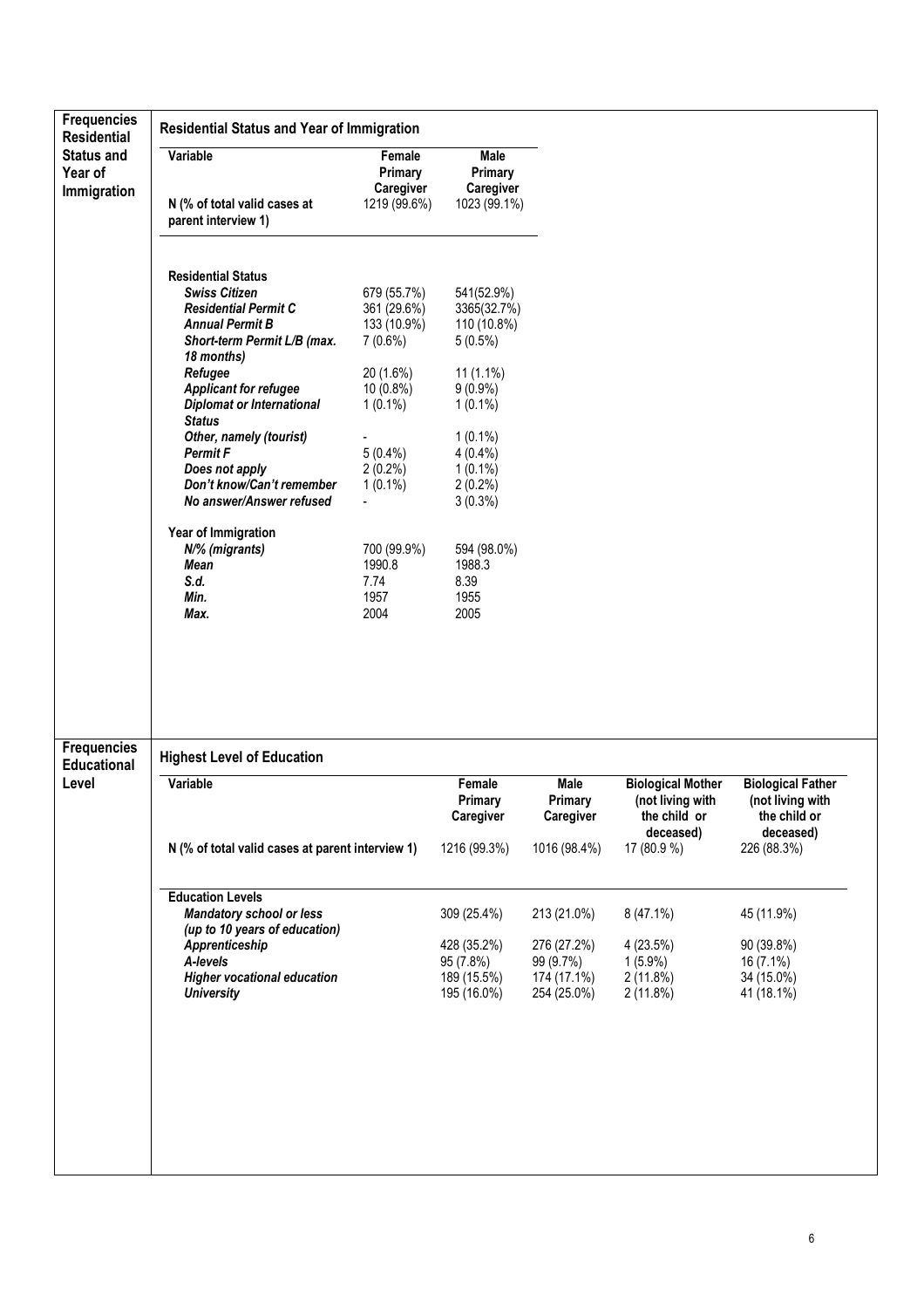| <b>Frequencies</b><br>Occupational      | <b>Occupational Status and ISEI</b>                                                                                                                                                               |                                                                                                               |                                                                                                              |                                                                                                         |                                                                                                                                                           |                                                                                                        |  |
|-----------------------------------------|---------------------------------------------------------------------------------------------------------------------------------------------------------------------------------------------------|---------------------------------------------------------------------------------------------------------------|--------------------------------------------------------------------------------------------------------------|---------------------------------------------------------------------------------------------------------|-----------------------------------------------------------------------------------------------------------------------------------------------------------|--------------------------------------------------------------------------------------------------------|--|
| <b>Status and</b><br><b>ISEI</b>        | Variable                                                                                                                                                                                          | Female<br>Primary<br>Caregiver                                                                                | Male<br>Primary<br>Caregiver                                                                                 |                                                                                                         | <b>Biological Mother</b><br>(not living with<br>the child or                                                                                              | <b>Biological Father</b><br>(not living with<br>the child or                                           |  |
|                                         | N (% of total valid cases at<br>parent interview 1)                                                                                                                                               | 1219 (99.6%)                                                                                                  | 1024 (99.2%)                                                                                                 | 18 (85.7 %)                                                                                             | deceased)                                                                                                                                                 | deceased)<br>253 (98.8%)                                                                               |  |
|                                         | <b>Occupation Status</b><br>Housewife/Househusband<br><b>Employed</b><br>Self-employed<br><b>Unemployed</b><br>In Education/Training<br><b>Retired (invalidity)</b><br>Retired (old-age)<br>Other | 814 (66.8%)<br>718 (58.9%)<br>111 (9.1%)<br>48 (3.9%)<br>29 (2.4%)<br>12 (1.0%)<br>$0(0.0\%)$<br>19 (1.6%)    | 110 (10.7%)<br>794 (77.5%)<br>160 (15.6%)<br>48 (4.7%)<br>21 (2.1%)<br>13 (1.3%)<br>$4(0.4\%)$<br>$3(0.3\%)$ | 3(16.7%)<br>6(33.3%)<br>$1(5.6\%)$<br>5(27.8%)<br>$0(0.0\%)$<br>$2(11.1\%)$<br>$0(0.0\%)$<br>$0(0.0\%)$ |                                                                                                                                                           | 13 (5.1%)<br>131 (51.8%)<br>41 (16.2%)<br>37 (14.6%)<br>$1(0.4\%)$<br>7(2.8%)<br>$1(0.4\%)$<br>4(1.6%) |  |
|                                         | <b>ISEI</b><br>Mean<br>S.d.<br>N                                                                                                                                                                  | 43.0<br>18.3<br>774                                                                                           | 47.5<br>19.7<br>905                                                                                          | 46.3<br>19.2<br>$\overline{7}$                                                                          |                                                                                                                                                           | 47.9<br>19.1<br>166                                                                                    |  |
| <b>Frequencies</b><br><b>Employment</b> | % Employment                                                                                                                                                                                      |                                                                                                               |                                                                                                              |                                                                                                         |                                                                                                                                                           |                                                                                                        |  |
|                                         | Variable<br>N (% of total valid cases at<br>parent interview 1)                                                                                                                                   | Female<br><b>Primary Caregiver</b><br>1204 (98.4%)                                                            |                                                                                                              | Male<br><b>Primary Caregiver</b><br>1014 (98.3%)                                                        |                                                                                                                                                           |                                                                                                        |  |
|                                         | % Employment<br><b>None</b><br>1-25 percent<br>26-49 percent<br>50 percent<br>51-74 percent<br>75-99 percent<br>100 percent                                                                       | 411 (34.1%)<br>145 (12.0%)<br>143 (11.9%)<br>138 (11.5%)<br>153 (12.7%)<br>97 (8.1%)<br>117 (9.7%)            | 89 (8.8%)<br>6(0.6%)<br>$9(0.9\%)$<br>24 (2.4%)<br>40 (3.9%)<br>68 (6.7%)<br>778 (76.7%)                     |                                                                                                         |                                                                                                                                                           |                                                                                                        |  |
| <b>Frequencies</b><br>Household         | <b>Household Composition</b>                                                                                                                                                                      |                                                                                                               |                                                                                                              |                                                                                                         |                                                                                                                                                           |                                                                                                        |  |
| Composition                             | Variable                                                                                                                                                                                          | <b>Adults</b>                                                                                                 |                                                                                                              | <b>Kids</b>                                                                                             | <b>Total</b>                                                                                                                                              |                                                                                                        |  |
|                                         | <b>Number of Household Members</b><br>(including the target child)<br>0<br>1<br>$\overline{\mathbf{2}}$<br>3<br>4<br>5<br>6<br>$\overline{7}$<br>8<br>9<br>10<br><b>TOTAL</b>                     | $3(0.2\%)$<br>191 (15.4%)<br>980 (79.0%)<br>51 (4.1%)<br>13 (1.0%)<br>$1(0.1\%)$<br>$1(0.1\%)$<br>1240 (100%) | $6(0.5\%)$<br>$2(0.2\%)$                                                                                     | 273 (22.0%)<br>619 (49.9%)<br>263 (21.2%)<br>61 (4.9%)<br>16 (1.3%)<br>1240 (100%)                      | $1(0.1\%)$<br>87 (7.0%)<br>246 (19.8%)<br>556 (44.8%)<br>246 (19.8%)<br>74 (6.0%)<br>$17(1.4\%)$<br>$7(0.6\%)$<br>$5(0.4\%)$<br>$1(0.1\%)$<br>1240 (100%) |                                                                                                        |  |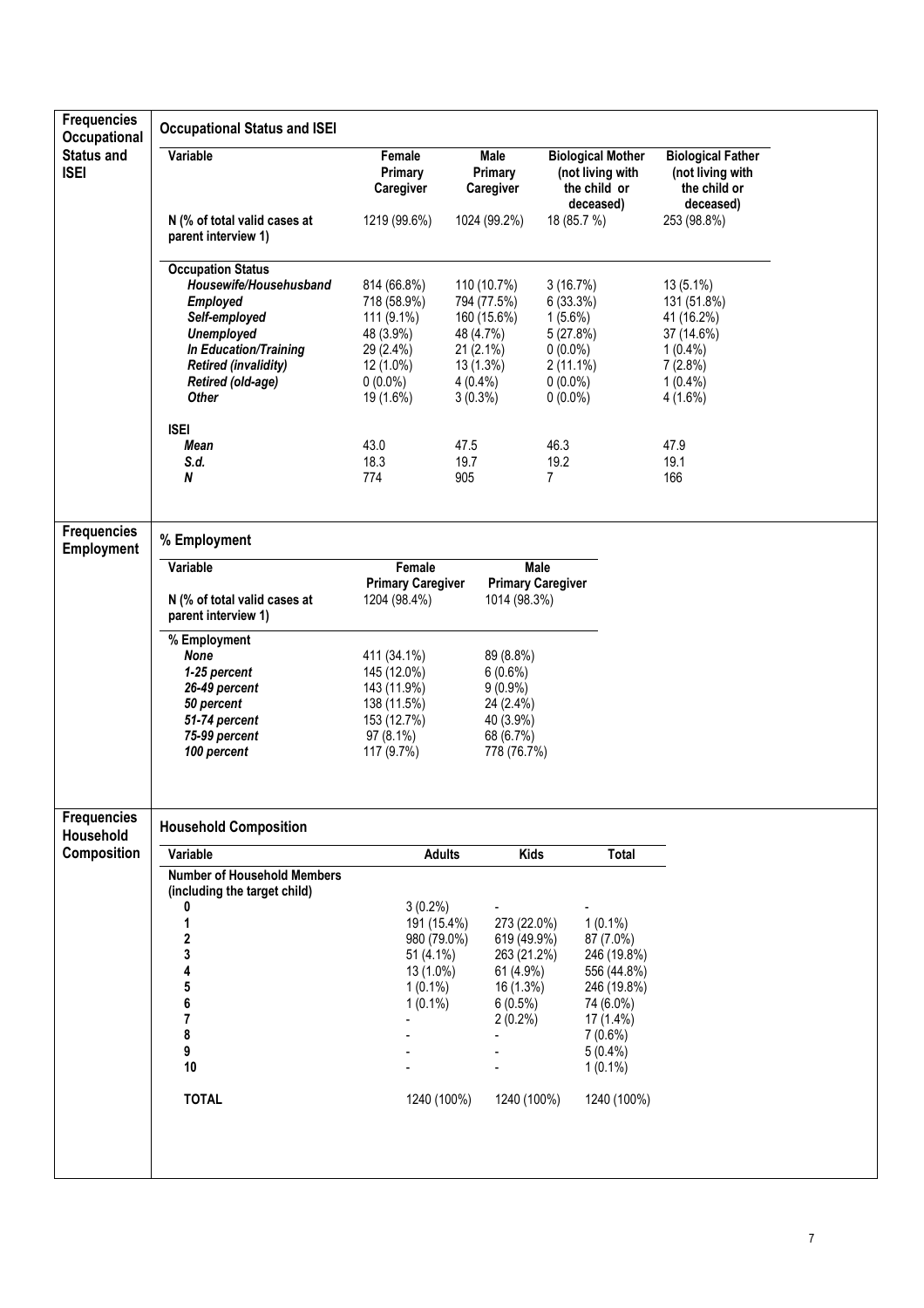| <b>Frequencies</b><br><b>Adult</b>     | <b>Adult Composition: Male PC and Female PC</b>                                                                                                                                                                                                                                                                     |                                                                                  |                                                                                                                                                                                |  |
|----------------------------------------|---------------------------------------------------------------------------------------------------------------------------------------------------------------------------------------------------------------------------------------------------------------------------------------------------------------------|----------------------------------------------------------------------------------|--------------------------------------------------------------------------------------------------------------------------------------------------------------------------------|--|
| Composition                            | Variable                                                                                                                                                                                                                                                                                                            | Primary<br><b>Caregivers</b>                                                     |                                                                                                                                                                                |  |
|                                        | N (% of total valid cases<br>at parent interview 1)                                                                                                                                                                                                                                                                 | 1231<br>(99.5%)                                                                  |                                                                                                                                                                                |  |
|                                        | <b>Two Biological Parents</b><br><b>Biological Mother (no male PC)</b><br><b>Biological Father (no female PC)</b><br>Biological Mother+ Step Father (married or not)<br>Biological Father+ Step Mother (married or not)<br><b>Biological Mother+ Foster Father</b>                                                  | 958 (77.8%)<br>201 (16.3%)<br>11 (0.9%)<br>45 (3.7%)<br>$2(0.2\%)$<br>$2(0.2\%)$ |                                                                                                                                                                                |  |
|                                        | <b>Two Foster Parents</b><br><b>Two Adoptive Parents</b><br><b>Adoptive Mother (no male PC)</b><br>Stepfather (no female PC)<br>Other forms of relatives: sister (no male PC)<br>Other                                                                                                                              | $4(0.3\%)$<br>$2(0.2\%)$<br>$1(0.1\%)$<br>$1(0.1\%)$<br>$1(0.1\%)$<br>$3(0.2\%)$ |                                                                                                                                                                                |  |
| <b>Frequencies</b>                     | <b>Adult Composition &amp; Migration Status</b>                                                                                                                                                                                                                                                                     |                                                                                  |                                                                                                                                                                                |  |
| <b>Adult</b><br>Composition            | Variable<br>Primary                                                                                                                                                                                                                                                                                                 |                                                                                  |                                                                                                                                                                                |  |
| & Migration                            | <b>Caregivers</b>                                                                                                                                                                                                                                                                                                   |                                                                                  |                                                                                                                                                                                |  |
| <b>Status</b>                          | N (% of total valid cases<br>1229<br>at parent interview 1)<br>$(99.4\%)$<br><b>Migration Status of the PCs</b>                                                                                                                                                                                                     |                                                                                  |                                                                                                                                                                                |  |
|                                        | Couple- both immigrated<br>474 (38.6%)<br>Couple PC- both born in Switzerland<br>271 (22.1%)<br>Couple-mixed<br>267 (21.7%)<br>Single PC- born in Switzerland<br>125 (10.2)<br>Single PC- immigrated<br>92 (7.5%)                                                                                                   |                                                                                  |                                                                                                                                                                                |  |
| <b>Frequencies</b><br><b>Financial</b> | <b>Financial Situation of the Household</b>                                                                                                                                                                                                                                                                         |                                                                                  |                                                                                                                                                                                |  |
| <b>Situation of</b>                    | Variable                                                                                                                                                                                                                                                                                                            |                                                                                  | Household                                                                                                                                                                      |  |
| the<br>Household                       | N (% of total valid cases at parent interview 1)                                                                                                                                                                                                                                                                    |                                                                                  | 1230<br>$(99.2\%)$                                                                                                                                                             |  |
|                                        | <b>Annual Income</b><br>CHF180,000+<br>CHF 140,000-179,999<br>CHF 110,000-139,999<br>CHF 84,000-109,999<br>CHF 66,000-83,999<br>CHF 52,000-65,999<br>CHF 40,000-51,999<br>CHF 31,000-39,999<br>CHF 24,000-30,999<br>CHF less than 24,000<br>Does not apply<br>Don't know/Can't remember<br>No answer/Answer refused |                                                                                  | 40 (3.5%)<br>61 (5.4%)<br>132 (11.7%)<br>251 (22.2%)<br>217 (19.2)<br>181 (16.0%)<br>134 (11.8%)<br>61 (5.4%)<br>32 (2.8%)<br>24 (2.1%)<br>28 (2.3%)<br>38 (3.1%)<br>31 (2.5%) |  |
|                                        |                                                                                                                                                                                                                                                                                                                     |                                                                                  |                                                                                                                                                                                |  |